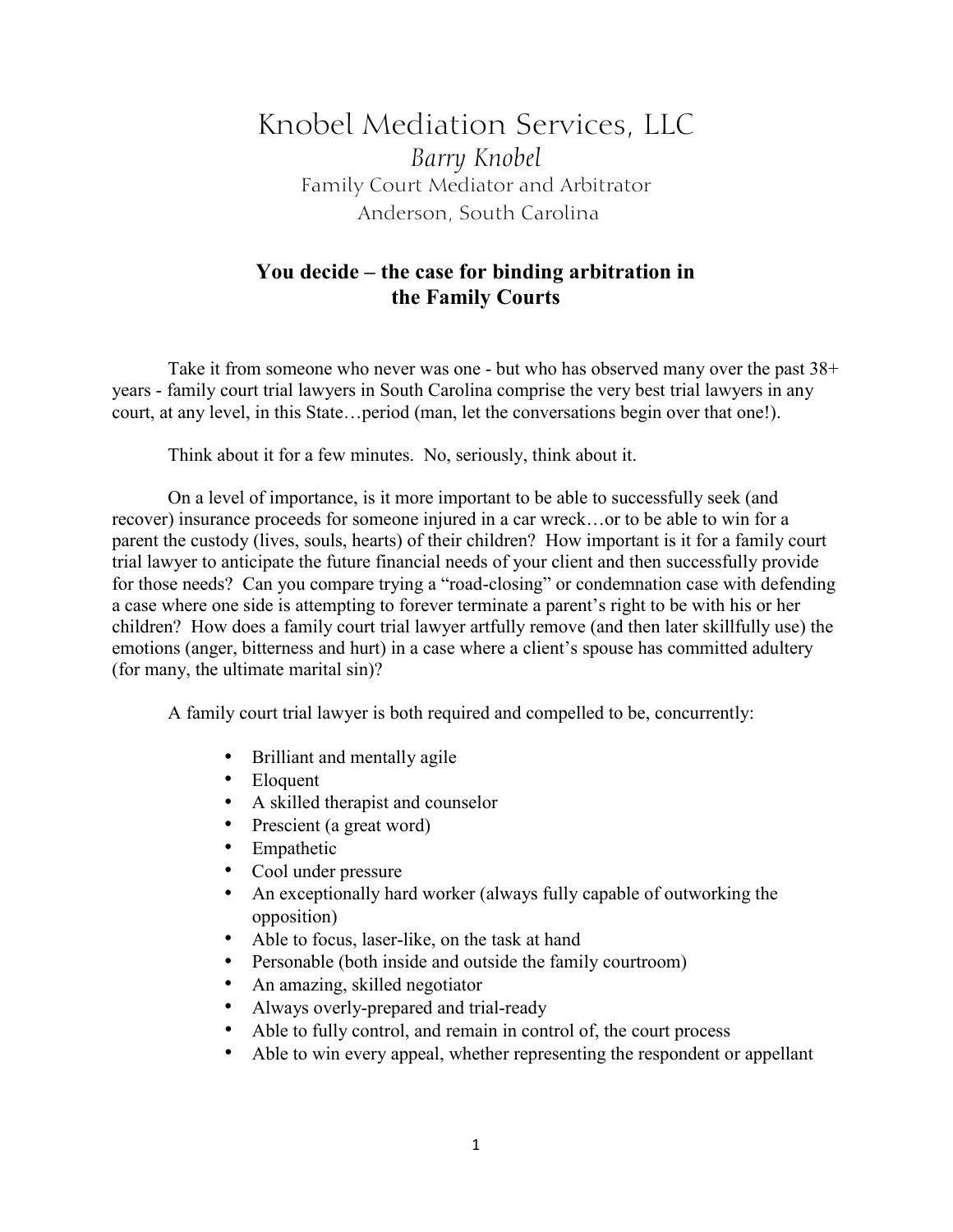And with all these diverse skills, a family court trial lawyer has to impress only one person in the room. Not 12, not 6….just one, just a jury of one.

Hmmmm…let me think about this for just a moment. Give me a second. OK, a family court trial lawyer has the talent and the abilities to control every aspect of his or her case (client and witness preparation, evidence preparation, preparation for cross-examination). What's left to control? Oh, yes…you can't pick your decider and you don't have a clue when your case might be called to trial (don't you love those " $A - B - C$  dockets?). Pure luck of the draw there, man.

You have a great case for joint custody, but the family court judge who is to try your case never awards joint custody in a contested case, and rarely grants anything beyond "standard visitation". And for that matter, you've drawn a judge who has a reputation for rarely, if ever, awarding alimony.

Let's complicate the matter somewhat.

You're also charging your client \$200 (or more) an hour for out-of-court time, \$250 (or more) an hour for in-court time, and \$90 an hour for paralegal time. Your bill is now up to \$7,500, but you've been paid only a \$2,500 retainer to date. You've also incurred pre-trial costs of over \$2,000 to date, and you've had to hire a forensic expert. Your case is well over a year old and most probably has been closing in on 2 years. Your client has been recently (and maybe longer) second-guessing your skill level (all settlement negotiations have so far been a bust, the depositions didn't go so well, and you're having some "witness problems").

Now - and you knew this was coming - consider this for just one moment:

What if, just what if:

- ! You could pick your "judge".
- ! You could pick the date, time and location for the final hearing of your case.
- ! You can chose not to worry about following strict rules of evidence (no "I object, your Honor, that's irrelevant"….or no, "and Mrs. Smith what value would you
- place on that set of used Tupperware?").
- ! You choose not to have a hearing record.
- ! You could schedule your hearing without ever worrying about docket time, without ever worrying about what you will tell your client when he/she asks you "what's taking so long".
- ! If you have expert witnesses, you never have to worry about their attending (and charging you) for court appearances where there is even a remote chance that
- ! your case might be continued (no more paying double fees for an expert traveling to court and sitting in a family court's waiting area).
- ! You can get a final decision within 30 days of your hearing.
- ! You can use the South Carolina Uniform Arbitration Act, which provides for binding arbitration, so that your client is guaranteed finality.